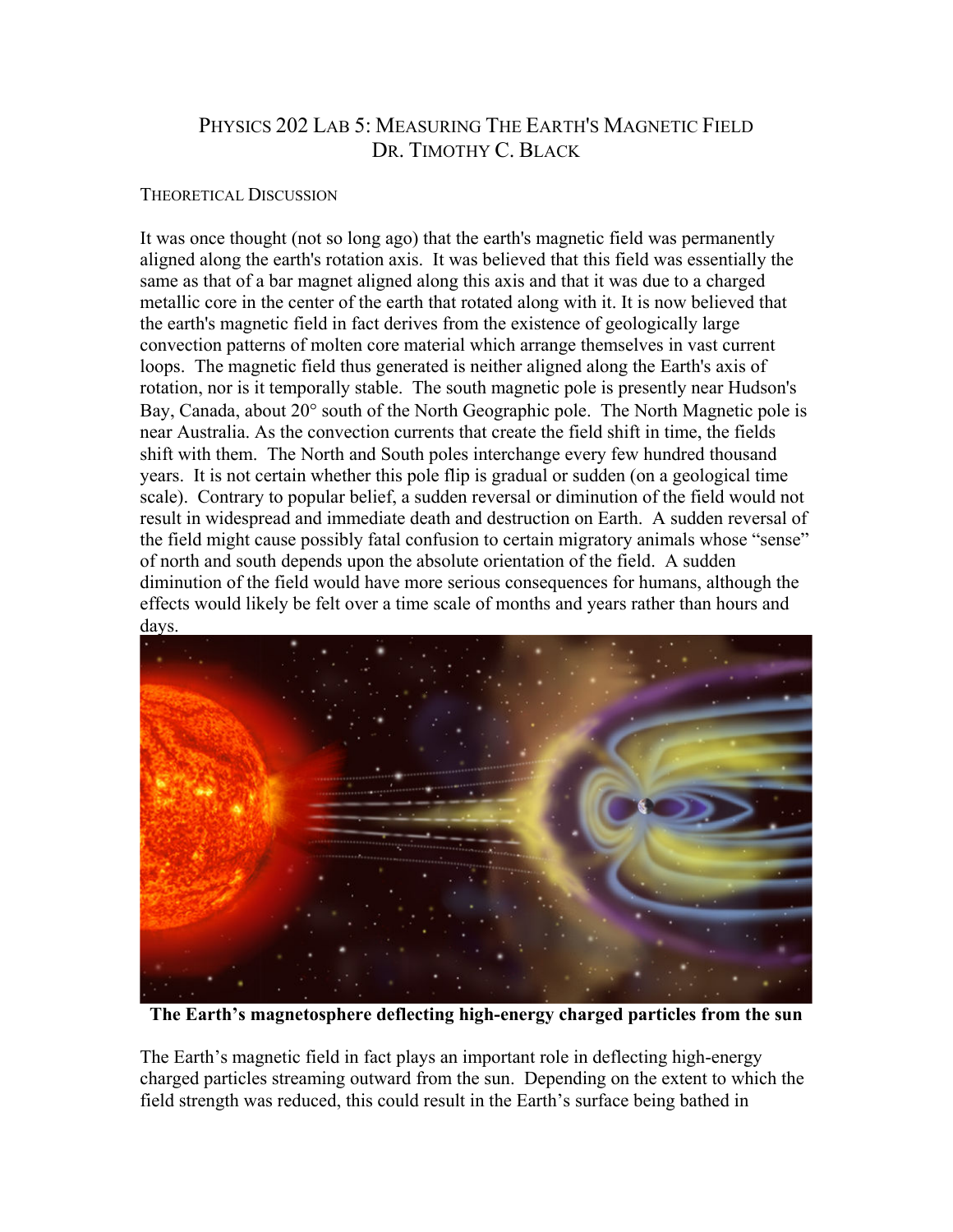high-energy radiation, which would certainly not be good for most forms of advanced life.

The earth's magnetic field is close to being a *dipole field*, meaning that the magnetic field lines flow from one pole to the other, as shown in Figure 1. The arrangement of

magnetic field lines is the same as the arrangement of electric field lines you observed in Lab 2, where you mapped an electric dipole field. Near the magnetic poles, the field lines are nearly perpendicular to the earth's surface. As you move away from the poles, they become increasingly parallel to the surface. The local angle between the field direction and the earth's surface is called the *dip angle*. The dip angle in Wilmington, NC is about  $\phi_{div} = 58^\circ$ . If we call the component of the magnetic field



parallel to the earth's surface *BH* (*H* is

**Fig. 1: Shape and orientation of Earth's magnetic field**

for horizontal) and the component perpendicular to the earth's surface  $B_V(V)$  is for vertical), then the trigonometric relationship between them is

$$
B_V = B_H \tan \phi_{dip} = B_H \tan 58^\circ
$$

The magnitude of the earth's magnetic field is then given by

$$
B_{Earth} = \frac{B_H}{\cos \phi_{dip}} = \frac{B_H}{\cos 58^\circ}
$$
 Eqn. 1



## EXPERIMENTAL PROCEDURE

**Overview:** The tangent galvanometer consists of a current coil with a compass mounted in its center. The magnetic field generated by the coil is given by the equation

$$
B_{coil} = \frac{\mu_0 NI}{2R}
$$
 Eqn. 2

where *I* is the current in the coil, *N* is the number of turns in the current coil, *R* is the radius of the coil, and  $\mu_0$  is the magnetic permeability constant; its value is

$$
\mu_0 = 4\pi \times 10^{-7} \text{ T} \cdot \text{m/A}
$$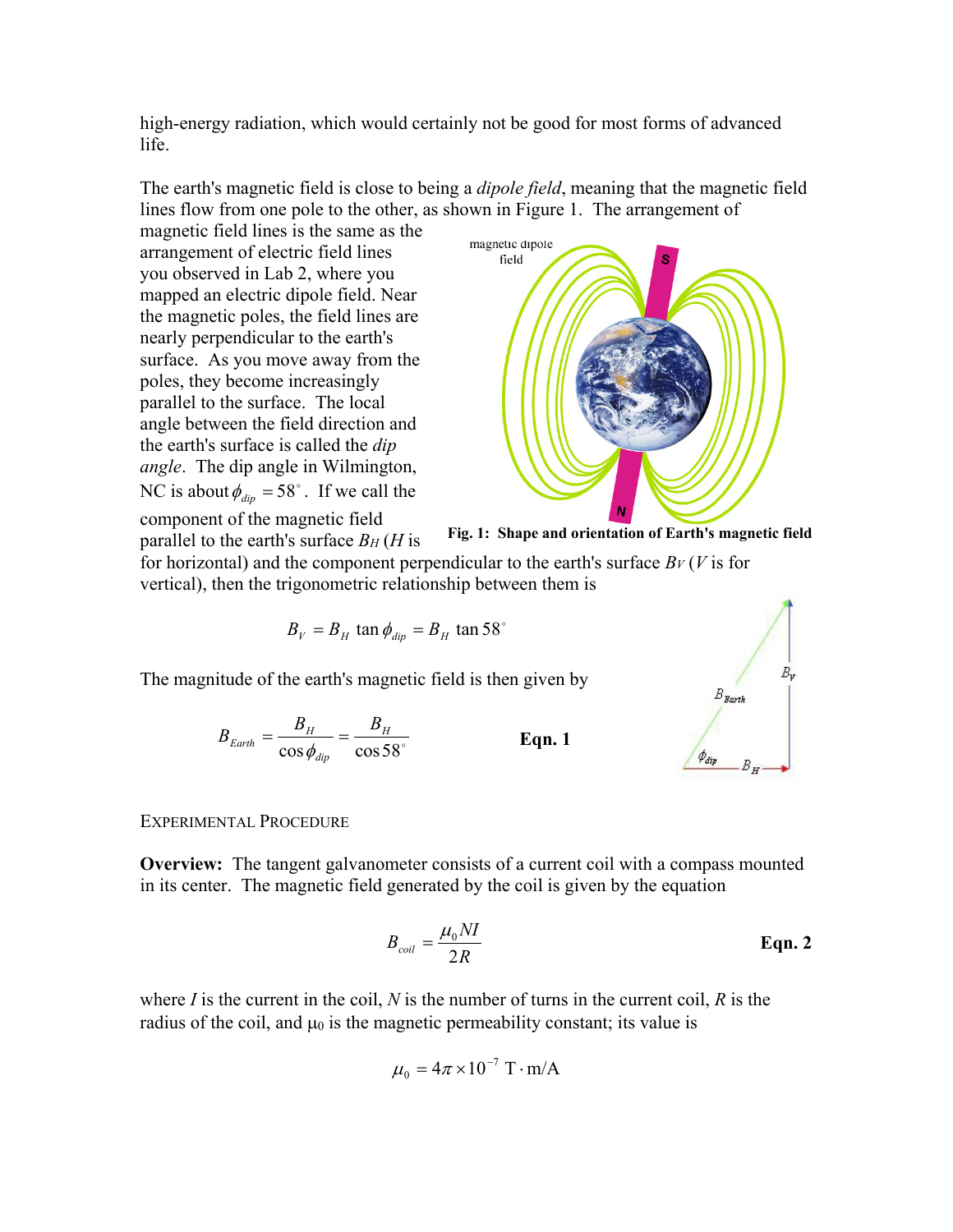Figure 2 shows a schematic diagram of the tangent galvanometer. The current through

the coil generates a magnetic field oriented perpendicularly to the plane of the coil. The direction of the magnetic field generated by the current coil is given by the right-hand rule: Point the thumb of your right hand in the direction of the current. The fingers of your right hand will then curl in the direction of the field.

The compass needle will always align itself along the direction of the horizontal components of the local magnetic field<sup>[1](#page-2-0)</sup>. If no external local fields are present, the needle will align itself along the direction of the horizontal component of the Earth's magnetic field. If an external (horizontal)



**Fig. 2: Magnetic field of a tangent galvanometer**

field is added by the tangent galvanometer, the needle will align itself along the direction of the combined field, which is the vector sum of the external field and the horizontal component of the Earth's magnetic field. The total field is then the vector sum of the horizontal component of Earth's magnetic field, *BH*, and the field due to the coil.



**Fig. 3: Trigonometric relations between** *Bcoil* **and** *BH*

$$
\vec{B}_{tot} = \vec{B}_H + \vec{B}_{coil}
$$

Suppose that we align the coil along the suppose that we arign the corr along<br>direction of  $\vec{B}_H$ . We can do this by aligning the plane of the coil with the direction that the compass needle points when the coil current is turned off. Any field generated by the coil will then be perpendicular to  $\vec{B}_H$ .

If we now turn up the current through the coil, the compass needle will deflect through an angle θ. The relationship between the magnitudes of *Bcoil* and *BH*, as shown in Figure 3, is

$$
B_{\text{coil}} = B_H \tan \theta
$$

<span id="page-2-0"></span><sup>&</sup>lt;sup>1</sup> It will not align itself along the vertical component because it is only free to rotate in the horizontal plane.